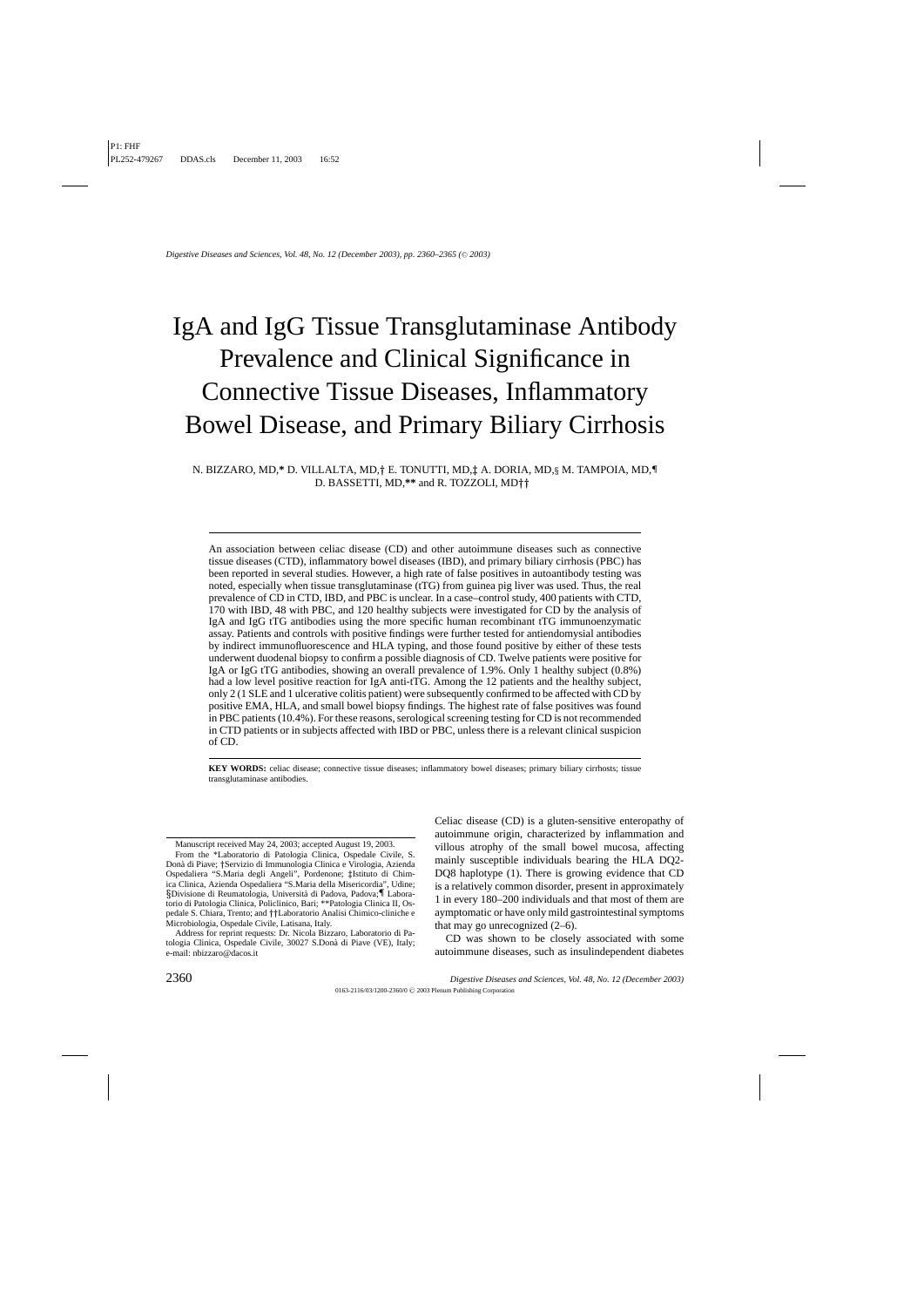mellitus (7, 8), thyroid disorders (9–11), autoimmune myocarditis (12), and Addison's disease (13, 14). Less frequently, CD has also been associated with other autoimmune diseases, including connective tissue diseases (CTD) (15–26) and autoimmune diseases of the digestive tract, namely, inflammatory bowel disease (IBD) (27– 30) and primary biliary cirrhosis (PBC) (31–38). However, most of these studies consist of case reports that describe, for the most part, individual cases. Hence, the real prevalence of CD in these autoimmune diseases is still undefined.

The serological diagnosis of CD has been based for years on the detection of IgA and IgG anti-gliadin (AGA) and IgA anti-endomysial antibodies (EMA) (39). Recently, tissue transglutaminase (tTG) has been identified as the main endomysial autoantigen (40), and enzymelinked immunosorbent assays (ELISA) for detecting anti-tTG antibodies have been set up. These new assays were shown to be very sensitive for CD diagnosis; however, a high rate of false positives was reported (41–43), especially when guinea pig liver extracts were used as a source of tTG (42, 44, 45). The recent use of highly purified or recombinant human antigen has improved the specificity of the test, which is now very close to that of EMA (30, 43, 46–50).

In a case–control study, we assessed IgA and IgG antitTG antibody prevalence using the more specific human recombinant tTG antigen, in a large series of patients with CTD and autoimmune diseases of the digestive tract, and verify whether findings were associated with clinical features of CD or if a higher rate of false positive results should be expected in these patients.

## **MATERIALS AND METHODS**

The study group comprised 618 adult patients: 100 had systemic lupus erythematosus (SLE), 100 systemic sclerosis, 100 Sjögren's syndrome, 100 rheumatoid arthritis, 48 PBC, and 170 IBD [100 ulcerative colitis (UC), 70 Crohn's disease]. All patients met the American College of Rheumatology or other accepted international criteria for their disease (51–56), and none of them had a previous diagnosis associated with CD. As controls, 120 healthy blood donors were also studied. An oral informed consent was obtained from each patient; patients and controls with positive anti-tTG and EMA results were offered intestinal biopsy to confirm a possible CD diagnosis.

IgA and IgG anti-tTG antibodies were assayed with an ELISA method using an *E. coli*-expressed human recombinant tTG (Eurospital, Trieste, Italy) as the coating antigen. Measurements were done in the same laboratory and by a single operator; sera were thawed only once before determinations. Antibody concentrations were expressed in arbitrary units (AU), as a percentage of one reference calibrator. Cutoff values were set at 7 AU for IgA and at 30 AU for IgG, according to results obtained in a large study previously performed in our institutions (50). All samples with an IgA or IgG value above the cutoff were tested for IgA and

*Digestive Diseases and Sciences, Vol. 48, No. 12 (December 2003)* 2361

| TABLE 1. IgA AND IgG ANTI-tTG ANTIBODY-POSITIVE     |
|-----------------------------------------------------|
| RESULTS IN AUTOIMMUNE PATIENTS AND HEALTHY SUBJECTS |

|                  |                     | Anti-tTG positive |     |     |          |
|------------------|---------------------|-------------------|-----|-----|----------|
|                  |                     | IgA               |     | IgG |          |
| Disease*         | <i>Patients</i> (N) | N                 | %   | N   | $\%$     |
| <b>SLE</b>       | 100                 |                   |     | 2   | 2        |
| RA               | 100                 |                   |     |     | $\Omega$ |
| <b>SSc</b>       | 100                 |                   |     | 0   | $\Omega$ |
| SS               | 100                 |                   | 0   |     |          |
| <b>PBC</b>       | 48                  | 4†                | 8.3 | 4†  | 8.3      |
| UC               | 100                 |                   |     |     | 0        |
| Crohn's          | 70                  | 0                 | 0   | 0   | 0        |
| Total            | 618                 | 8                 | 1.3 | 7   | 1.1      |
| Healthy subjects | 120                 | 1                 | 0.8 |     | 0        |

**\***SLE, systemic lupus erythematosus; RA, rheumatoid arthritis; SSc, systemic sclerosis; SS, Sjögren's syndrome; PBC, primary biliary cirrhosis; UC, ulcerative colitis.

*†*Three PBC patients were positive for both IgA and IgG.

IgG EMA by the indirect immunofluorescence method on monkey esophagus sections (Eurospital). If EMA was also positive, the patient underwent intestinal biopsy; if EMA was negative, HLA DQ $\alpha$ 1  $*$  0501–DQ $\beta$ 1  $*$  0201 allele determination was performed (Protrans HLA Celiac Disease, Kesch, Germany), and patients bearing this HLA phenotype, which is strictly associated with CD (57), were subjected to intestinal biopsy.

#### **RESULTS**

**Frequency of IgA and IgG Tissue Transglutaminase Antibodies.**Of 618 patients examined, 12 (1.9%) had antitTG antibody levels above the cutoff: 8 were positive for IgA, and 7 for IgG (in 3 patients both IgA and IgG were elevated) (Table 1). IgA anti-tTG antibody concentration ranged from 7.1 to 20 AU, and IgG anti-tTG from 33.7 to 60.9 AU, but most results were close to cutoff values (Table 2).

With regard to the type of disease, anti-tTG was positive in 3 SLE patients (1 IgA and 2 IgG), 1 rheumatoid arthritis  $(IgA)$ , 1 systemic sclerosis  $(IgA)$ , 1 Sjögren's syndrome (IgG), 5 PBC (10.4%) (1 IgA, 1 IgG, and 3 both IgA and IgG), and 1 UC (IgA). There were no positive results for

|  |                 | TABLE 2. ANTIBODY CONCENTRATION IN ANTI-tTG-POSITIVE |
|--|-----------------|------------------------------------------------------|
|  | <b>PATIENTS</b> |                                                      |

|                 | $Anti-tT$ $G$            |                           |  |  |
|-----------------|--------------------------|---------------------------|--|--|
|                 | $IgA$ (cutoff $7AU$ )    | $IgG$ (cutoff 30 AU)      |  |  |
| SLE.            | $20*$                    | $42.3 - 45.6$             |  |  |
| RA              | 8.9                      |                           |  |  |
| <b>SSc</b>      | 7.1                      |                           |  |  |
| SS              |                          | 60.9                      |  |  |
| <b>PBC</b>      | $8.1 - 9.9 - 8.1 - 10.4$ | $33.7 - 41.7 - 39.9 - 57$ |  |  |
| UC              | $14.3*$                  |                           |  |  |
| Healthy subject | 8.0                      |                           |  |  |

**\***diagnosed with CD by intestinal biopsy.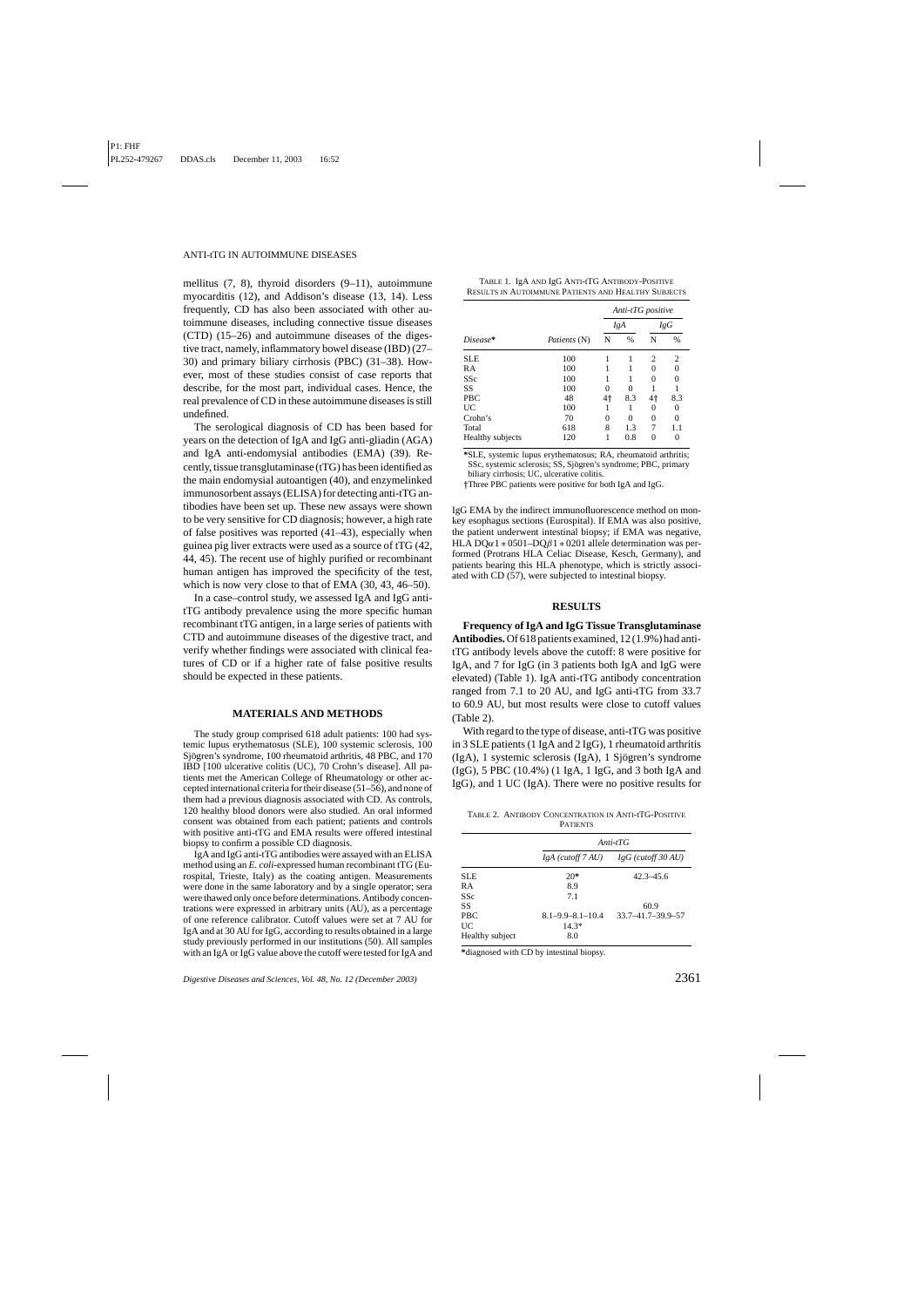IgA or IgG in Crohn's disease patients. Only one of 120 healthy subjects (0.8%) had a low positive reaction (8 AU) for IgA anti-tTG.

**Anti-Endomysial Antibodies in Anti-tTG-Positive Patients.** IgA EMA were positive in 2 IgA anti-tTGpositive patients (1 SLE and 1 UC); the other 10 anti-tTGpositive patients and the healthy control were all negative for IgA and IgG EMA.

**HLA Testing.** Of the two EMA-positive patients, one was found positive for the HLA DQ $\alpha$ 1  $\ast$  0501–  $DQ\beta1 * 0201$  haplotype; the test was not performed in the other patient. Both underwent endoscopic small bowel biopsy to confirm CD diagnosis. The 10 EMA-negative subjects were all found negative, and according to the study protocol, intestinal biopsy was not performed.

**Prevalence of Celiac Disease.** Both the IgA-tTGpositive EMA-positive patients were found to have histological features of CD as a result of a small-bowel biopsy. The first of these patients was a 24-year-old woman with SLE. She did not complain of gastrointestinal symptoms but had a mild anemia due to iron deficiency. A moderate increase in transaminase levels was occasionally observed. The second patient, a 42-year-old woman with UC, had chronic anemia due to iron deficiency, low body weight, and abdominal distension after meals, all features attributed to her disease. Therefore, a conclusive diagnosis of CD according to ESPGAN criteria (58) was made in 1 of 400 patients with CTD (0.3% prevalence) and in 1 of 170 patients with IBD (0.6%). None of the 48 PBC patients had associated CD.

# **DISCUSSION**

The enzyme transglutaminase, which is synthesized by a broad spectrum of cell types and is widely distributed in human organs, plays an important role in the apoptotic processes because it stabilizes the apoptotic bodies and limits the leakage of intracellular components into the extracellular space (59). The interest in this enzyme has grown since it was seen that tTG was the target protein of anti-endomysial antibodies (40), a diagnostic marker for CD. As a result, immunoenzymatic tests for anti-tTG antibody detection were developed and became commercially available. These new assays are increasingly used in clinical laboratories as a screening test for CD, because of their higher sensitivity in comparison with AGA and EMA (60).

Apart from endocrinological autoimmune disorders, whose association with CD has been established in several studies, CD has been also occasionally associated with CTD, including vasculitis (15, 16), polydermatomyositis (17–19), SLE (16, 20–22), Sjögren's syndrome (16, 23,

24), scleroderma (16), juvenile chronic arthritis (25), and rheumatoid arthritis (16, 23, 26), and with IBD (27–30) and PBC (16, 31–38). However, two main aspects make it difficult to evaluate the actual prevalence of these supposed associations: on one hand, some of these findings are based only on the occurrence of positive antibodies and not on biopsy-proven cases; on the other hand, it is clear how common false positive reactions are in these patients (61). In fact, many of the above studies were performed with tTG extracted by guinea pig liver, which is a definite source of non-specific reactivity (34, 41, 62–64). Indeed, immunoblot with purified guinea pig liver extracts showed that the majority of false positives were due to IgA reactivities to contaminant liver proteins (44, 45).

In evaluating positive anti-tTG finding in patients with an autoimmune disease, four possible situations should be considered:

**1. Anti-tTG is a true positive, and CD is associated with the disease.** It has been shown that patients affected by a particular CTD, such as Sjögren's syndrome, are more prone to develop CD. Of the 34 Sjögren's syndrome patients studied by Iltanen et al by means of immunological and genetic tests, and small bowel biopsy, 5 (14.7%) were found to have CD, a frequency that is 30–40 times higher than that observed when the population is screened (24), suggesting that the association is not coincidental.

**2. Anti-tTG is a true positive, but the patient is not** affected by CD. It was suggested that increased antibody levels might result from a non specific low-level IgA or IgG autoantibody production against tTG (46), a condition that might be found in patients with autoimmune diseases characterized by a marked B-polyclonal activation (65, 66). In this case we should be dealing with both a diagnostic false positive and an analytical true positive.

**3. Anti-tTG is a true positive, the patient is not affected by CD, but will develop the disease in the following years.** CD is highly prevalent in the general population. In most cases, gastrointestinal signs and symptoms are absent; this is the reason why this illness is diagnosed with increasing frequency in adults (67). Recently, very sensitive and specific laboratory tests have been available that allow for the detection of cases of silent CD in which, even in the presence of anti-tTG antibodies in HLA DQ2-DQ8-positive subjects, the damage to the villous architecture or the presence of a phlogistic process is not demonstrable from a histological point of view. These cases will eventually develop clinically evident gluten intolerance (68).

**4. Anti-tTG result is a false positive.** As mentioned above, false positive results in antibody testing for CD are frequent in autoimmune diseases. One example of this situation is evident from the study of Rensch et al, who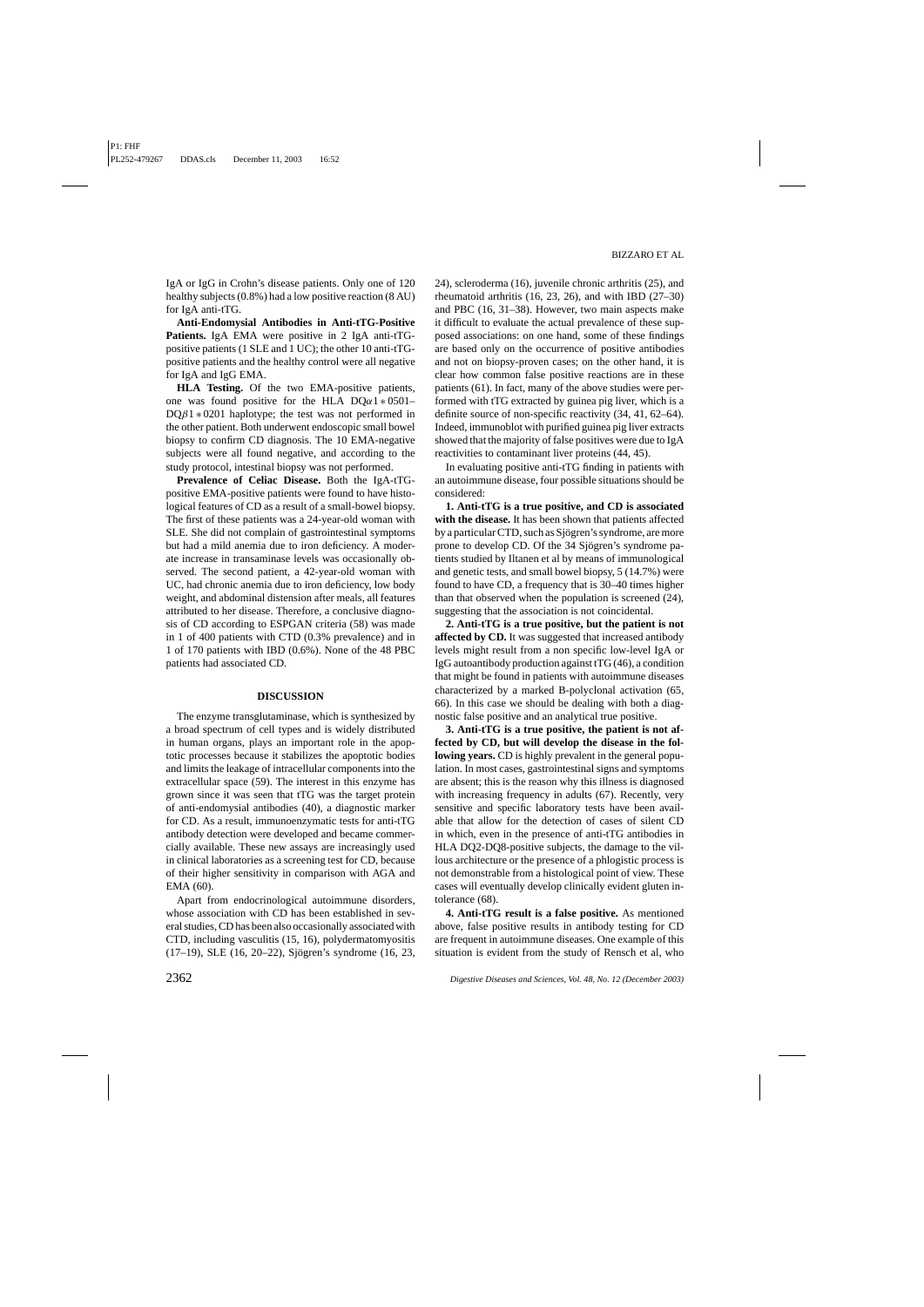studied 103 SLE subjects, 24 (23.3%) of whom were AGA positive but none was EMA positive and none had intestinal alterations compatible with CD (61).

Thus, the real prevalence of both anti-tTG antibodies and CD in patients with CTD and in patients with autoimmune diseases of the digestive tract is still unclear and needs to be reevaluated. Therefore, we investigated a large number of subjects with these pathologies using the more specific human recombinant tTG assay as a screening test and confirmation of positive results by EMA, genetic HLA determination, and intestinal biopsy. Together with IgA anti-tTG, we also studied IgG anti-tTG. Only very recently, have assays for measurement of IgG antitTG become available, and although only a few studies have been performed on this antibody class (30, 60, 66, 69, 70), they have diagnostic value in IgA-deficient patients and may identify a subset of CD subjects without IgA deficiency who are negative for EMA and IgA antitTG (30, 60, 70).

We found 12 anti-tTG positive cases in 618 patients, but only two of these were EMA positive and had a positive small bowel biopsy, showing a CD prevalence of only 0.3%, a prevalence rate that is exactly the same as that observed in the general population. Therefore, while our findings demonstrate that anti-tTG antibodies can be detected in about 1–2% of autoimmune patients, for the most part they are false positives.

In contrast with Iltanen's data that emphasized the presence of CD in about 15% of the subjects suffering from Sjögren's syndrome (24), not one of our 100 patients was affected by CD. This discrepancy may be explained by the fact that there could possibly have been differences in the selection of patients, and, above all, by the fact that, while we used a serological screening with biopsy confirmation of only those cases that were proven to be seropositive, Iltanen et al directly performed jejunal biopsy on all their patients. Interestingly enough, of their five patients affected by CD, only three were EMA positive. This points out how a segment of subjects can be affected by CD regardless of the negative results of serological tests; on the other hand, it also possible that EMA-negative subjects with a positive biopsy can be affected by gastrointestinal pathologies different from CD (Iltanen's study does not indicate if, after a gluten-free diet, there was normalization of the histological picture in EMA-negative subjects). Thus, it is possible that our study shows a certain underestimation of CD cases; however, we did not deem it to be ethically appropriate to perform an intestinal biopsy on asymptomatic, anti-tTG and EMA-negative subjects in the absence of a CD-associated HLA-haplotype.

The high rate of false positive results  $(>10\%)$  we found in PBC patients is not surprising since false positive results have been already reported in PBC. In two independent studies on CD prevalence in autoimmune diseases (44, 45), the highest frequency of false positives was found in patients with liver diseases, with up to 50% testing positive among those with autoimmune hepatitis or PBC. Similar results were obtained by Gillet et al (37), who studied 378 patients with PBC, and found that 10 (2.6%) were positive for IgA guinea pig anti-tTG and EMA antibodies. However, a further 44 patients (11.6%) had raised titers of IgA anti-tTG but were negative for EMA. Since we did not use guinea pig tTG but the more specific human recombinant antigen, this explanation cannot be applied to our findings. One possibility is that IgA and IgG anti-tTG levels may be generally higher in PBC patients than those in the general population or in patients with other autoimmune diseases. Studies are in progress using different tTG sources (ie, red blood cells, human placenta, different human recombinant antigens) to verify the analytical specificity and possible cross-reactivity between anti-tTG and anti-mitochondrial antibodies.

In conclusion, the results of the present study, the largest ever performed using human recombinant tTG assay in patients with CTD or autoimmune diseases of the digestive tract, show that in these diseases, with the exception of PBC, which showed a higher rate of false positive results, tTG antibody and CD prevalences are the same as those observed when the general population is screened. CD is certainly an autoimmune pathology and, as such, it is most likely to be associated with certain organ-specific autoimmune pathologies such as thyroiditis and type 1 diabetes, but not to all autoimmune illnesses. For this reason, serological screening testing for CD is not recommended in CTD patients or in subjects affected with IBD or PBC, unless a clinical suspicion of associated CD is present.

#### **REFERENCES**

- 1. [Sollid LM, Markussen G, Ek J, Gierde H, Vartdal F, Thorsby E:](https://www.researchgate.net/publication/20245918_Evidence_for_a_primary_association_of_celiac_disease_to_a_particular_HLA-DQ_ab_heterodimer?el=1_x_8&enrichId=rgreq-58f9a50748de5c324ed6dc9d383fb2ed-XXX&enrichSource=Y292ZXJQYWdlOzg5MjU1OTg7QVM6MjEyNjY1NDc0NTIzMTQxQDE0Mjc3MTQ4MDg4NTA=) [Evidence for a primary association of coeliac disease to a particular](https://www.researchgate.net/publication/20245918_Evidence_for_a_primary_association_of_celiac_disease_to_a_particular_HLA-DQ_ab_heterodimer?el=1_x_8&enrichId=rgreq-58f9a50748de5c324ed6dc9d383fb2ed-XXX&enrichSource=Y292ZXJQYWdlOzg5MjU1OTg7QVM6MjEyNjY1NDc0NTIzMTQxQDE0Mjc3MTQ4MDg4NTA=) [HLA-DQ a/b heterodimer. J Exp Med 169:345, 1989](https://www.researchgate.net/publication/20245918_Evidence_for_a_primary_association_of_celiac_disease_to_a_particular_HLA-DQ_ab_heterodimer?el=1_x_8&enrichId=rgreq-58f9a50748de5c324ed6dc9d383fb2ed-XXX&enrichSource=Y292ZXJQYWdlOzg5MjU1OTg7QVM6MjEyNjY1NDc0NTIzMTQxQDE0Mjc3MTQ4MDg4NTA=)
- 2. Catassi C, Ratsch I, Fabiani E, Ricci S, Bordicchia F, Pierdomenico R, et al: High prevalence of undiagnosed coeliac disease in 5280 Italian students screened by antigliadin antibodies. Acta Paediatr 84:672–676, 1995
- 3. [Johnston SD, Watson RGP, McMillan SA, Sloan J, Love AHG:](https://www.researchgate.net/publication/13865326_Prevalence_of_coeliac_disease_in_Northern_Ireland?el=1_x_8&enrichId=rgreq-58f9a50748de5c324ed6dc9d383fb2ed-XXX&enrichSource=Y292ZXJQYWdlOzg5MjU1OTg7QVM6MjEyNjY1NDc0NTIzMTQxQDE0Mjc3MTQ4MDg4NTA=) [Prevalence of coeliac disease in Northern Ireland. Lancet 350:1370,](https://www.researchgate.net/publication/13865326_Prevalence_of_coeliac_disease_in_Northern_Ireland?el=1_x_8&enrichId=rgreq-58f9a50748de5c324ed6dc9d383fb2ed-XXX&enrichSource=Y292ZXJQYWdlOzg5MjU1OTg7QVM6MjEyNjY1NDc0NTIzMTQxQDE0Mjc3MTQ4MDg4NTA=) [1997](https://www.researchgate.net/publication/13865326_Prevalence_of_coeliac_disease_in_Northern_Ireland?el=1_x_8&enrichId=rgreq-58f9a50748de5c324ed6dc9d383fb2ed-XXX&enrichSource=Y292ZXJQYWdlOzg5MjU1OTg7QVM6MjEyNjY1NDc0NTIzMTQxQDE0Mjc3MTQ4MDg4NTA=)
- 4. Not T, Horvath K, Hill ID, Partanen J, Hammed A, Magazzù G, et al: [Celiac disease risk in the USA: high prevalence of anti-endomysium](https://www.researchgate.net/publication/13635763_Celiac_Disease_Risk_in_the_USA_High_Prevalence_of_Antiendomysium_Antibodies_in_Healthy_Blood_Donors?el=1_x_8&enrichId=rgreq-58f9a50748de5c324ed6dc9d383fb2ed-XXX&enrichSource=Y292ZXJQYWdlOzg5MjU1OTg7QVM6MjEyNjY1NDc0NTIzMTQxQDE0Mjc3MTQ4MDg4NTA=) [antibodies in healthy blood donors. Scand J Gastroenterol 33:494–](https://www.researchgate.net/publication/13635763_Celiac_Disease_Risk_in_the_USA_High_Prevalence_of_Antiendomysium_Antibodies_in_Healthy_Blood_Donors?el=1_x_8&enrichId=rgreq-58f9a50748de5c324ed6dc9d383fb2ed-XXX&enrichSource=Y292ZXJQYWdlOzg5MjU1OTg7QVM6MjEyNjY1NDc0NTIzMTQxQDE0Mjc3MTQ4MDg4NTA=) [498, 1998](https://www.researchgate.net/publication/13635763_Celiac_Disease_Risk_in_the_USA_High_Prevalence_of_Antiendomysium_Antibodies_in_Healthy_Blood_Donors?el=1_x_8&enrichId=rgreq-58f9a50748de5c324ed6dc9d383fb2ed-XXX&enrichSource=Y292ZXJQYWdlOzg5MjU1OTg7QVM6MjEyNjY1NDc0NTIzMTQxQDE0Mjc3MTQ4MDg4NTA=)
- 5. [Ivarsson A, Persson LA, Juto P, Peltonen M, Suhr O, Hernell O:](https://www.researchgate.net/publication/13195006_High_prevalence_of_undiagnosed_coeliac_disease_in_adults_A_Swedish_population-based_study?el=1_x_8&enrichId=rgreq-58f9a50748de5c324ed6dc9d383fb2ed-XXX&enrichSource=Y292ZXJQYWdlOzg5MjU1OTg7QVM6MjEyNjY1NDc0NTIzMTQxQDE0Mjc3MTQ4MDg4NTA=) [High prevalence of undiagnosed coeliac disease in adults: a Swedish](https://www.researchgate.net/publication/13195006_High_prevalence_of_undiagnosed_coeliac_disease_in_adults_A_Swedish_population-based_study?el=1_x_8&enrichId=rgreq-58f9a50748de5c324ed6dc9d383fb2ed-XXX&enrichSource=Y292ZXJQYWdlOzg5MjU1OTg7QVM6MjEyNjY1NDc0NTIzMTQxQDE0Mjc3MTQ4MDg4NTA=) [population-based study. J Intern Med 245:63–68, 1999](https://www.researchgate.net/publication/13195006_High_prevalence_of_undiagnosed_coeliac_disease_in_adults_A_Swedish_population-based_study?el=1_x_8&enrichId=rgreq-58f9a50748de5c324ed6dc9d383fb2ed-XXX&enrichSource=Y292ZXJQYWdlOzg5MjU1OTg7QVM6MjEyNjY1NDc0NTIzMTQxQDE0Mjc3MTQ4MDg4NTA=)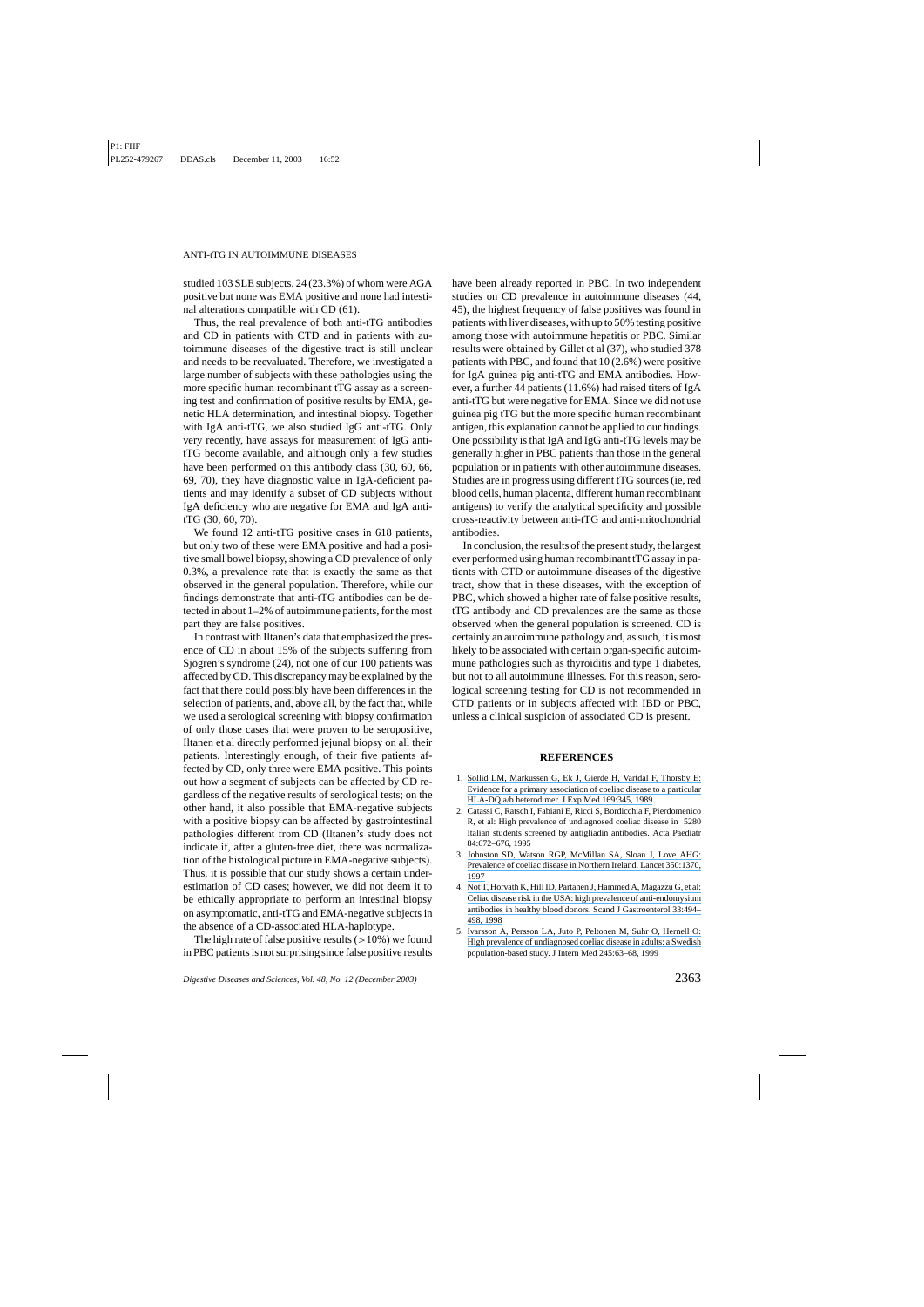- 6. Czimadia CGDS, Mearin ML, von Blomberg BME, Brand R, Verloove-Vanhorick SP: An iceberg of childhood coeliac disease in the Netherlands. Lancet 353:813–814, 1999
- 7. Mäki M, Hällstrom O, Huupponen T, Vesikari T, Visakorpi JK: [Increased prevalence of coeliac disease in diabetes. Arch Dis Child](https://www.researchgate.net/publication/16719178_Increased_prevalence_of_celiac_disease_in_diabetes?el=1_x_8&enrichId=rgreq-58f9a50748de5c324ed6dc9d383fb2ed-XXX&enrichSource=Y292ZXJQYWdlOzg5MjU1OTg7QVM6MjEyNjY1NDc0NTIzMTQxQDE0Mjc3MTQ4MDg4NTA=) [59:739–742, 1984](https://www.researchgate.net/publication/16719178_Increased_prevalence_of_celiac_disease_in_diabetes?el=1_x_8&enrichId=rgreq-58f9a50748de5c324ed6dc9d383fb2ed-XXX&enrichSource=Y292ZXJQYWdlOzg5MjU1OTg7QVM6MjEyNjY1NDc0NTIzMTQxQDE0Mjc3MTQ4MDg4NTA=)
- 8. [Gillet PM, Gillet HR, Israel DM, Metzger DL, Stewart L, Chanoine](https://www.researchgate.net/publication/11958189_High_Prevalence_of_Celiac_Disease_in_Patients_with_Type_1_Diabetes_Detected_by_Antibodies_to_Endomysium_and_Tissue_Transglutaminase?el=1_x_8&enrichId=rgreq-58f9a50748de5c324ed6dc9d383fb2ed-XXX&enrichSource=Y292ZXJQYWdlOzg5MjU1OTg7QVM6MjEyNjY1NDc0NTIzMTQxQDE0Mjc3MTQ4MDg4NTA=) [JP, et al: High prevalence of celiac disease in patients with type I](https://www.researchgate.net/publication/11958189_High_Prevalence_of_Celiac_Disease_in_Patients_with_Type_1_Diabetes_Detected_by_Antibodies_to_Endomysium_and_Tissue_Transglutaminase?el=1_x_8&enrichId=rgreq-58f9a50748de5c324ed6dc9d383fb2ed-XXX&enrichSource=Y292ZXJQYWdlOzg5MjU1OTg7QVM6MjEyNjY1NDc0NTIzMTQxQDE0Mjc3MTQ4MDg4NTA=) [diabetes detected by antibodies to endomysium and tissue transglu](https://www.researchgate.net/publication/11958189_High_Prevalence_of_Celiac_Disease_in_Patients_with_Type_1_Diabetes_Detected_by_Antibodies_to_Endomysium_and_Tissue_Transglutaminase?el=1_x_8&enrichId=rgreq-58f9a50748de5c324ed6dc9d383fb2ed-XXX&enrichSource=Y292ZXJQYWdlOzg5MjU1OTg7QVM6MjEyNjY1NDc0NTIzMTQxQDE0Mjc3MTQ4MDg4NTA=)[taminase. Can J Gastroenterol 15:297–301, 2001](https://www.researchgate.net/publication/11958189_High_Prevalence_of_Celiac_Disease_in_Patients_with_Type_1_Diabetes_Detected_by_Antibodies_to_Endomysium_and_Tissue_Transglutaminase?el=1_x_8&enrichId=rgreq-58f9a50748de5c324ed6dc9d383fb2ed-XXX&enrichSource=Y292ZXJQYWdlOzg5MjU1OTg7QVM6MjEyNjY1NDc0NTIzMTQxQDE0Mjc3MTQ4MDg4NTA=)
- 9. [Collin P, Salmi J, Hallstrom O, Reunala T, Pasternack A: Au](https://www.researchgate.net/publication/15068140_Autoimmune_thyroid_disorders_and_coeliac_disease?el=1_x_8&enrichId=rgreq-58f9a50748de5c324ed6dc9d383fb2ed-XXX&enrichSource=Y292ZXJQYWdlOzg5MjU1OTg7QVM6MjEyNjY1NDc0NTIzMTQxQDE0Mjc3MTQ4MDg4NTA=)[toimmune thyroid disorders and coeliac disease. Eur J Endocrinol](https://www.researchgate.net/publication/15068140_Autoimmune_thyroid_disorders_and_coeliac_disease?el=1_x_8&enrichId=rgreq-58f9a50748de5c324ed6dc9d383fb2ed-XXX&enrichSource=Y292ZXJQYWdlOzg5MjU1OTg7QVM6MjEyNjY1NDc0NTIzMTQxQDE0Mjc3MTQ4MDg4NTA=) [130:137–140, 1994](https://www.researchgate.net/publication/15068140_Autoimmune_thyroid_disorders_and_coeliac_disease?el=1_x_8&enrichId=rgreq-58f9a50748de5c324ed6dc9d383fb2ed-XXX&enrichSource=Y292ZXJQYWdlOzg5MjU1OTg7QVM6MjEyNjY1NDc0NTIzMTQxQDE0Mjc3MTQ4MDg4NTA=)
- 10. [Kaukinen K, Collin P, Mykkanen AH, Partanen J, Maki M, Salmi J:](https://www.researchgate.net/publication/12810146_Celiac_Disease_and_Autoimmune_Endocrinologic_Disorders?el=1_x_8&enrichId=rgreq-58f9a50748de5c324ed6dc9d383fb2ed-XXX&enrichSource=Y292ZXJQYWdlOzg5MjU1OTg7QVM6MjEyNjY1NDc0NTIzMTQxQDE0Mjc3MTQ4MDg4NTA=) [Celiac disease and autoimmune endocrinologic disorders. Dig Dis](https://www.researchgate.net/publication/12810146_Celiac_Disease_and_Autoimmune_Endocrinologic_Disorders?el=1_x_8&enrichId=rgreq-58f9a50748de5c324ed6dc9d383fb2ed-XXX&enrichSource=Y292ZXJQYWdlOzg5MjU1OTg7QVM6MjEyNjY1NDc0NTIzMTQxQDE0Mjc3MTQ4MDg4NTA=) [Sci 44:1428–1433, 1999](https://www.researchgate.net/publication/12810146_Celiac_Disease_and_Autoimmune_Endocrinologic_Disorders?el=1_x_8&enrichId=rgreq-58f9a50748de5c324ed6dc9d383fb2ed-XXX&enrichSource=Y292ZXJQYWdlOzg5MjU1OTg7QVM6MjEyNjY1NDc0NTIzMTQxQDE0Mjc3MTQ4MDg4NTA=)
- 11. [Hakanen M, Luotola K, Salmi J, Laippala P, Kaukinen K, Collin P:](https://www.researchgate.net/publication/11590093_Clinical_and_Subclinical_Autoimmune_Thyroid_Disease_in_Adult_Celiac_Disease?el=1_x_8&enrichId=rgreq-58f9a50748de5c324ed6dc9d383fb2ed-XXX&enrichSource=Y292ZXJQYWdlOzg5MjU1OTg7QVM6MjEyNjY1NDc0NTIzMTQxQDE0Mjc3MTQ4MDg4NTA=) [Clinical and subclinical autoimmune thyroid disease in adult celiac](https://www.researchgate.net/publication/11590093_Clinical_and_Subclinical_Autoimmune_Thyroid_Disease_in_Adult_Celiac_Disease?el=1_x_8&enrichId=rgreq-58f9a50748de5c324ed6dc9d383fb2ed-XXX&enrichSource=Y292ZXJQYWdlOzg5MjU1OTg7QVM6MjEyNjY1NDc0NTIzMTQxQDE0Mjc3MTQ4MDg4NTA=) [disease. Dig Dis Sci 46:2631–2635, 2001](https://www.researchgate.net/publication/11590093_Clinical_and_Subclinical_Autoimmune_Thyroid_Disease_in_Adult_Celiac_Disease?el=1_x_8&enrichId=rgreq-58f9a50748de5c324ed6dc9d383fb2ed-XXX&enrichSource=Y292ZXJQYWdlOzg5MjU1OTg7QVM6MjEyNjY1NDc0NTIzMTQxQDE0Mjc3MTQ4MDg4NTA=)
- 12. [Frustaci A, Cuoco L, Chimenti C, Pieroni M, Fioravanti G, Gentiloni](https://www.researchgate.net/publication/11328452_Celiac_disease_associated_with_autoimmune_myocarditis?el=1_x_8&enrichId=rgreq-58f9a50748de5c324ed6dc9d383fb2ed-XXX&enrichSource=Y292ZXJQYWdlOzg5MjU1OTg7QVM6MjEyNjY1NDc0NTIzMTQxQDE0Mjc3MTQ4MDg4NTA=) [N, et al: Celiac disease associated with autoimmune myocarditis.](https://www.researchgate.net/publication/11328452_Celiac_disease_associated_with_autoimmune_myocarditis?el=1_x_8&enrichId=rgreq-58f9a50748de5c324ed6dc9d383fb2ed-XXX&enrichSource=Y292ZXJQYWdlOzg5MjU1OTg7QVM6MjEyNjY1NDc0NTIzMTQxQDE0Mjc3MTQ4MDg4NTA=) [Circulation 105:2611–2618, 2002](https://www.researchgate.net/publication/11328452_Celiac_disease_associated_with_autoimmune_myocarditis?el=1_x_8&enrichId=rgreq-58f9a50748de5c324ed6dc9d383fb2ed-XXX&enrichSource=Y292ZXJQYWdlOzg5MjU1OTg7QVM6MjEyNjY1NDc0NTIzMTQxQDE0Mjc3MTQ4MDg4NTA=)
- 13. Sategna-Guidetti C, Bruno M, Mazza E, Carlino A, Predebon S, Tagliabue M: Clinicopathological conference: a case of adult coeliac disease with Addison's disease. Br Med J 2:711–716, 1970
- 14. O'Leary C, Walsh CH, Wieneke P, O'Regan P, Buckley B, O'Halloran DJ, et al: Coeliac disease and autoimmune Addison's disease: a clinical pitfall. Q J Med 95:79–82, 2002
- 15. [Doe WF, Evans D, Hobbs JR, Booth CC: Coeliac disease, vasculitis,](https://www.researchgate.net/publication/18539930_Coeliac_disease_vasculitis_and_cryoglobulinaemia?el=1_x_8&enrichId=rgreq-58f9a50748de5c324ed6dc9d383fb2ed-XXX&enrichSource=Y292ZXJQYWdlOzg5MjU1OTg7QVM6MjEyNjY1NDc0NTIzMTQxQDE0Mjc3MTQ4MDg4NTA=) [and cryoglobulinemia. Gut 13:112–123, 1972](https://www.researchgate.net/publication/18539930_Coeliac_disease_vasculitis_and_cryoglobulinaemia?el=1_x_8&enrichId=rgreq-58f9a50748de5c324ed6dc9d383fb2ed-XXX&enrichSource=Y292ZXJQYWdlOzg5MjU1OTg7QVM6MjEyNjY1NDc0NTIzMTQxQDE0Mjc3MTQ4MDg4NTA=)
- 16. Collin P, Reunala T, Pukkala E, Laippala P, Keyriläinen O, [Pasternack A: Coeliac disease: associated disorders and survival.](https://www.researchgate.net/publication/15240465_Coeliac_disease_-_associated_disorders_and_survival?el=1_x_8&enrichId=rgreq-58f9a50748de5c324ed6dc9d383fb2ed-XXX&enrichSource=Y292ZXJQYWdlOzg5MjU1OTg7QVM6MjEyNjY1NDc0NTIzMTQxQDE0Mjc3MTQ4MDg4NTA=) [Gut 35:1215–1218, 1994](https://www.researchgate.net/publication/15240465_Coeliac_disease_-_associated_disorders_and_survival?el=1_x_8&enrichId=rgreq-58f9a50748de5c324ed6dc9d383fb2ed-XXX&enrichSource=Y292ZXJQYWdlOzg5MjU1OTg7QVM6MjEyNjY1NDc0NTIzMTQxQDE0Mjc3MTQ4MDg4NTA=)
- 17. [Henriksson KG, Hallert C, Norrby K, Walan A: Polymyositis and](https://www.researchgate.net/publication/227846059_Polymyositis_and_adult_celiac_disease?el=1_x_8&enrichId=rgreq-58f9a50748de5c324ed6dc9d383fb2ed-XXX&enrichSource=Y292ZXJQYWdlOzg5MjU1OTg7QVM6MjEyNjY1NDc0NTIzMTQxQDE0Mjc3MTQ4MDg4NTA=) [adult celiac disease. Acta Neurol Scand 65:301–319, 1982](https://www.researchgate.net/publication/227846059_Polymyositis_and_adult_celiac_disease?el=1_x_8&enrichId=rgreq-58f9a50748de5c324ed6dc9d383fb2ed-XXX&enrichSource=Y292ZXJQYWdlOzg5MjU1OTg7QVM6MjEyNjY1NDc0NTIzMTQxQDE0Mjc3MTQ4MDg4NTA=)
- 18. Marie I, Lecomte F, Hachulla E, Antonietti M, François A, Levesque [H, Courtois H: An uncommon association: Celiac disease and der](https://www.researchgate.net/publication/12008797_An_uncommon_association_Celiac_disease_and_dermatomyositis_in_adults?el=1_x_8&enrichId=rgreq-58f9a50748de5c324ed6dc9d383fb2ed-XXX&enrichSource=Y292ZXJQYWdlOzg5MjU1OTg7QVM6MjEyNjY1NDc0NTIzMTQxQDE0Mjc3MTQ4MDg4NTA=)[matomyositis in adults. Clin Exp Rheumatol 19:201–203, 2001](https://www.researchgate.net/publication/12008797_An_uncommon_association_Celiac_disease_and_dermatomyositis_in_adults?el=1_x_8&enrichId=rgreq-58f9a50748de5c324ed6dc9d383fb2ed-XXX&enrichSource=Y292ZXJQYWdlOzg5MjU1OTg7QVM6MjEyNjY1NDc0NTIzMTQxQDE0Mjc3MTQ4MDg4NTA=)
- 19. [Buderus S, Wagner N, Lentze MJ: Concurrence of celiac disease](https://www.researchgate.net/publication/13992158_Concurrence_of_Celiac_Disease_and_Juvenile_Dermatomyositis_Result_of_a_Specific_Immunogenetic_Susceptibility?el=1_x_8&enrichId=rgreq-58f9a50748de5c324ed6dc9d383fb2ed-XXX&enrichSource=Y292ZXJQYWdlOzg5MjU1OTg7QVM6MjEyNjY1NDc0NTIzMTQxQDE0Mjc3MTQ4MDg4NTA=) [and juvenile dermatomyositis: results of a specific immunogenetic](https://www.researchgate.net/publication/13992158_Concurrence_of_Celiac_Disease_and_Juvenile_Dermatomyositis_Result_of_a_Specific_Immunogenetic_Susceptibility?el=1_x_8&enrichId=rgreq-58f9a50748de5c324ed6dc9d383fb2ed-XXX&enrichSource=Y292ZXJQYWdlOzg5MjU1OTg7QVM6MjEyNjY1NDc0NTIzMTQxQDE0Mjc3MTQ4MDg4NTA=) [susceptibility? J Pediatr Gastroenterol Nutr 25:101–103, 1997](https://www.researchgate.net/publication/13992158_Concurrence_of_Celiac_Disease_and_Juvenile_Dermatomyositis_Result_of_a_Specific_Immunogenetic_Susceptibility?el=1_x_8&enrichId=rgreq-58f9a50748de5c324ed6dc9d383fb2ed-XXX&enrichSource=Y292ZXJQYWdlOzg5MjU1OTg7QVM6MjEyNjY1NDc0NTIzMTQxQDE0Mjc3MTQ4MDg4NTA=)
- 20. [Siurala M, Julkunen H, Toivonen S: Digestive tract in collagen dis](https://www.researchgate.net/publication/9267563_Digestive_Tract_in_Collagen_Diseases?el=1_x_8&enrichId=rgreq-58f9a50748de5c324ed6dc9d383fb2ed-XXX&enrichSource=Y292ZXJQYWdlOzg5MjU1OTg7QVM6MjEyNjY1NDc0NTIzMTQxQDE0Mjc3MTQ4MDg4NTA=)[ease. Acta Med Scand 178:13–25, 1965](https://www.researchgate.net/publication/9267563_Digestive_Tract_in_Collagen_Diseases?el=1_x_8&enrichId=rgreq-58f9a50748de5c324ed6dc9d383fb2ed-XXX&enrichSource=Y292ZXJQYWdlOzg5MjU1OTg7QVM6MjEyNjY1NDc0NTIzMTQxQDE0Mjc3MTQ4MDg4NTA=)
- 21. [Rustgi AK, Peppercorn MA: Gluten-sensitive enteropathy and sys](https://www.researchgate.net/publication/19896404_Gluten-sensitive_enteropathy_and_systemic_lupus_erythematosus?el=1_x_8&enrichId=rgreq-58f9a50748de5c324ed6dc9d383fb2ed-XXX&enrichSource=Y292ZXJQYWdlOzg5MjU1OTg7QVM6MjEyNjY1NDc0NTIzMTQxQDE0Mjc3MTQ4MDg4NTA=)[temic lupus erythematosus. Arch Intern Med 148:583–584, 1988](https://www.researchgate.net/publication/19896404_Gluten-sensitive_enteropathy_and_systemic_lupus_erythematosus?el=1_x_8&enrichId=rgreq-58f9a50748de5c324ed6dc9d383fb2ed-XXX&enrichSource=Y292ZXJQYWdlOzg5MjU1OTg7QVM6MjEyNjY1NDc0NTIzMTQxQDE0Mjc3MTQ4MDg4NTA=)
- 22. [Mukamel M, Rosenbach Y, Zahavi I, Mimouni M, Dinari G: Celiac](https://www.researchgate.net/publication/15153001_Celiac_disease_associated_with_systemic_lupus_erythematosus?el=1_x_8&enrichId=rgreq-58f9a50748de5c324ed6dc9d383fb2ed-XXX&enrichSource=Y292ZXJQYWdlOzg5MjU1OTg7QVM6MjEyNjY1NDc0NTIzMTQxQDE0Mjc3MTQ4MDg4NTA=) [disease associated with systemic lupus erythematosus. Isr J Med Sci](https://www.researchgate.net/publication/15153001_Celiac_disease_associated_with_systemic_lupus_erythematosus?el=1_x_8&enrichId=rgreq-58f9a50748de5c324ed6dc9d383fb2ed-XXX&enrichSource=Y292ZXJQYWdlOzg5MjU1OTg7QVM6MjEyNjY1NDc0NTIzMTQxQDE0Mjc3MTQ4MDg4NTA=) [30:656–658, 1994](https://www.researchgate.net/publication/15153001_Celiac_disease_associated_with_systemic_lupus_erythematosus?el=1_x_8&enrichId=rgreq-58f9a50748de5c324ed6dc9d383fb2ed-XXX&enrichSource=Y292ZXJQYWdlOzg5MjU1OTg7QVM6MjEyNjY1NDc0NTIzMTQxQDE0Mjc3MTQ4MDg4NTA=)
- 23. [Calella F, Paoli B, Maddali Bongi S, Melchiorre D, Renzi D, Nigro](https://www.researchgate.net/publication/245934811_26_P_Prevalence_of_coeliac_disease_in_patients_with_primary_Sjogren) D, et al: Prevalence of celiac disease in Sjögren's syndrome and [rheumatoid arthritis. Proceedings of the 10th International Sympo](https://www.researchgate.net/publication/245934811_26_P_Prevalence_of_coeliac_disease_in_patients_with_primary_Sjogren)[sium on Coeliac Disease. Paris June 2–5 2002. p 117.](https://www.researchgate.net/publication/245934811_26_P_Prevalence_of_coeliac_disease_in_patients_with_primary_Sjogren)
- 24. [Iltanen S, Collin P, Korpela M, Holm K, Partanen J, Polvi, et al:](https://www.researchgate.net/publication/232780816_Celiac_disease_and_markers_of_celiac_disease_latency_in_patients_with_primary_Sjogren) [Celiac disease and markers of celiac disease latency in patients with](https://www.researchgate.net/publication/232780816_Celiac_disease_and_markers_of_celiac_disease_latency_in_patients_with_primary_Sjogren) primary Sjögren's syndrome. Am J Gastroenterol 94:1042-1046, [1999](https://www.researchgate.net/publication/232780816_Celiac_disease_and_markers_of_celiac_disease_latency_in_patients_with_primary_Sjogren)
- 25. [Lepore L, Martelossi S, Pennesi M, Falcini F, Ermini ML, Ferrari R,](https://www.researchgate.net/publication/14436392_Prevalence_of_celiac_disease_in_patients_with_juvenile_chronic_arthritis?el=1_x_8&enrichId=rgreq-58f9a50748de5c324ed6dc9d383fb2ed-XXX&enrichSource=Y292ZXJQYWdlOzg5MjU1OTg7QVM6MjEyNjY1NDc0NTIzMTQxQDE0Mjc3MTQ4MDg4NTA=) [et al: Prevalence of coeliac disease in patients with juvenile chronic](https://www.researchgate.net/publication/14436392_Prevalence_of_celiac_disease_in_patients_with_juvenile_chronic_arthritis?el=1_x_8&enrichId=rgreq-58f9a50748de5c324ed6dc9d383fb2ed-XXX&enrichSource=Y292ZXJQYWdlOzg5MjU1OTg7QVM6MjEyNjY1NDc0NTIzMTQxQDE0Mjc3MTQ4MDg4NTA=) [arthritis. J Pediatr 129:311–313, 1996](https://www.researchgate.net/publication/14436392_Prevalence_of_celiac_disease_in_patients_with_juvenile_chronic_arthritis?el=1_x_8&enrichId=rgreq-58f9a50748de5c324ed6dc9d383fb2ed-XXX&enrichSource=Y292ZXJQYWdlOzg5MjU1OTg7QVM6MjEyNjY1NDc0NTIzMTQxQDE0Mjc3MTQ4MDg4NTA=)
- 26. [Parke AL, Fagan EA, Chadwick VS, Hughes GRV: Coeliac disease](https://www.researchgate.net/publication/16455893_Coeliac_disease_and_rheumatoid_arthritis?el=1_x_8&enrichId=rgreq-58f9a50748de5c324ed6dc9d383fb2ed-XXX&enrichSource=Y292ZXJQYWdlOzg5MjU1OTg7QVM6MjEyNjY1NDc0NTIzMTQxQDE0Mjc3MTQ4MDg4NTA=) [and rheumatoid arthritis. Ann Rheum Dis 43:378–380, 1984](https://www.researchgate.net/publication/16455893_Coeliac_disease_and_rheumatoid_arthritis?el=1_x_8&enrichId=rgreq-58f9a50748de5c324ed6dc9d383fb2ed-XXX&enrichSource=Y292ZXJQYWdlOzg5MjU1OTg7QVM6MjEyNjY1NDc0NTIzMTQxQDE0Mjc3MTQ4MDg4NTA=)
- 27. [Salem SN, Truelove SC: Small intestinal and gastric abnormalities](https://www.researchgate.net/publication/9323064_Small-Intestinal_and_Gastric_Abnormalities_In_Ulcerative_Colitis?el=1_x_8&enrichId=rgreq-58f9a50748de5c324ed6dc9d383fb2ed-XXX&enrichSource=Y292ZXJQYWdlOzg5MjU1OTg7QVM6MjEyNjY1NDc0NTIzMTQxQDE0Mjc3MTQ4MDg4NTA=) [in ulcerative colitis. BMJ 1:827–831, 1965](https://www.researchgate.net/publication/9323064_Small-Intestinal_and_Gastric_Abnormalities_In_Ulcerative_Colitis?el=1_x_8&enrichId=rgreq-58f9a50748de5c324ed6dc9d383fb2ed-XXX&enrichSource=Y292ZXJQYWdlOzg5MjU1OTg7QVM6MjEyNjY1NDc0NTIzMTQxQDE0Mjc3MTQ4MDg4NTA=)
- 28. Gillberg R, Dotevall G, [Ahren C: Chronic inflammatory bowel dis](https://www.researchgate.net/publication/16063955_Chronic_Inflammatory_Bowel_Disease_in_Patients_with_Coeliac_Disease?el=1_x_8&enrichId=rgreq-58f9a50748de5c324ed6dc9d383fb2ed-XXX&enrichSource=Y292ZXJQYWdlOzg5MjU1OTg7QVM6MjEyNjY1NDc0NTIzMTQxQDE0Mjc3MTQ4MDg4NTA=)[ease in patients with celiac disease. Scand J Gastroenterol 17:491–](https://www.researchgate.net/publication/16063955_Chronic_Inflammatory_Bowel_Disease_in_Patients_with_Coeliac_Disease?el=1_x_8&enrichId=rgreq-58f9a50748de5c324ed6dc9d383fb2ed-XXX&enrichSource=Y292ZXJQYWdlOzg5MjU1OTg7QVM6MjEyNjY1NDc0NTIzMTQxQDE0Mjc3MTQ4MDg4NTA=) [496, 1982](https://www.researchgate.net/publication/16063955_Chronic_Inflammatory_Bowel_Disease_in_Patients_with_Coeliac_Disease?el=1_x_8&enrichId=rgreq-58f9a50748de5c324ed6dc9d383fb2ed-XXX&enrichSource=Y292ZXJQYWdlOzg5MjU1OTg7QVM6MjEyNjY1NDc0NTIzMTQxQDE0Mjc3MTQ4MDg4NTA=)
- 29. Breen EG, Coghlan G, Connolly EC, Stevens FM, McCarthy CF: Increased association of ulcerative colitis and celiac disease. Ir J Med Sci 156:120–121, 1987
- 30. [Sblattero D, Berti I, Trevisiol C, Marzari R, Tommassini A, Bradbury](https://www.researchgate.net/publication/12507178_Human_recombinant_tissue_transglutaminase_ELISA_An_innovative_diagnostic_assay_for_celiac_disease?el=1_x_8&enrichId=rgreq-58f9a50748de5c324ed6dc9d383fb2ed-XXX&enrichSource=Y292ZXJQYWdlOzg5MjU1OTg7QVM6MjEyNjY1NDc0NTIzMTQxQDE0Mjc3MTQ4MDg4NTA=) [A, et al: Human recombinant tissue transglutaminase ELISA: An](https://www.researchgate.net/publication/12507178_Human_recombinant_tissue_transglutaminase_ELISA_An_innovative_diagnostic_assay_for_celiac_disease?el=1_x_8&enrichId=rgreq-58f9a50748de5c324ed6dc9d383fb2ed-XXX&enrichSource=Y292ZXJQYWdlOzg5MjU1OTg7QVM6MjEyNjY1NDc0NTIzMTQxQDE0Mjc3MTQ4MDg4NTA=) [innovative diagnostic assay for celiac disease. Am J Gastroenterol](https://www.researchgate.net/publication/12507178_Human_recombinant_tissue_transglutaminase_ELISA_An_innovative_diagnostic_assay_for_celiac_disease?el=1_x_8&enrichId=rgreq-58f9a50748de5c324ed6dc9d383fb2ed-XXX&enrichSource=Y292ZXJQYWdlOzg5MjU1OTg7QVM6MjEyNjY1NDc0NTIzMTQxQDE0Mjc3MTQ4MDg4NTA=) [95:1253–1257, 2000](https://www.researchgate.net/publication/12507178_Human_recombinant_tissue_transglutaminase_ELISA_An_innovative_diagnostic_assay_for_celiac_disease?el=1_x_8&enrichId=rgreq-58f9a50748de5c324ed6dc9d383fb2ed-XXX&enrichSource=Y292ZXJQYWdlOzg5MjU1OTg7QVM6MjEyNjY1NDc0NTIzMTQxQDE0Mjc3MTQ4MDg4NTA=)
- 31. Löfgren J, Järnerot G, Danielsson D, Hemdal I: Incidence and preva[lence of primary biliary cirrhosis in a defined population in Sweden.](https://www.researchgate.net/publication/19137571_Incidence_and_Prevalence_of_Primary_Biliary_Cirrhosis_in_a_Denned_Population_in_Sweden?el=1_x_8&enrichId=rgreq-58f9a50748de5c324ed6dc9d383fb2ed-XXX&enrichSource=Y292ZXJQYWdlOzg5MjU1OTg7QVM6MjEyNjY1NDc0NTIzMTQxQDE0Mjc3MTQ4MDg4NTA=) [Scand J Gastroenterol 20:647–650, 1985](https://www.researchgate.net/publication/19137571_Incidence_and_Prevalence_of_Primary_Biliary_Cirrhosis_in_a_Denned_Population_in_Sweden?el=1_x_8&enrichId=rgreq-58f9a50748de5c324ed6dc9d383fb2ed-XXX&enrichSource=Y292ZXJQYWdlOzg5MjU1OTg7QVM6MjEyNjY1NDc0NTIzMTQxQDE0Mjc3MTQ4MDg4NTA=)
- 32. [Dickey W, McMillan SA, Callender ME: High prevalence of celiac](https://www.researchgate.net/publication/13817164_High_Prevalence_of_Celiac_Sprue_among_Patients_with_Primary_Biliary_Cirrhosis?el=1_x_8&enrichId=rgreq-58f9a50748de5c324ed6dc9d383fb2ed-XXX&enrichSource=Y292ZXJQYWdlOzg5MjU1OTg7QVM6MjEyNjY1NDc0NTIzMTQxQDE0Mjc3MTQ4MDg4NTA=) [sprue among patients with primary biliary cirrhosis. J Clin Gastroen](https://www.researchgate.net/publication/13817164_High_Prevalence_of_Celiac_Sprue_among_Patients_with_Primary_Biliary_Cirrhosis?el=1_x_8&enrichId=rgreq-58f9a50748de5c324ed6dc9d383fb2ed-XXX&enrichSource=Y292ZXJQYWdlOzg5MjU1OTg7QVM6MjEyNjY1NDc0NTIzMTQxQDE0Mjc3MTQ4MDg4NTA=)[terol 25:238–239, 1997](https://www.researchgate.net/publication/13817164_High_Prevalence_of_Celiac_Sprue_among_Patients_with_Primary_Biliary_Cirrhosis?el=1_x_8&enrichId=rgreq-58f9a50748de5c324ed6dc9d383fb2ed-XXX&enrichSource=Y292ZXJQYWdlOzg5MjU1OTg7QVM6MjEyNjY1NDc0NTIzMTQxQDE0Mjc3MTQ4MDg4NTA=)
- 33. [Bardella MT, Quatrini M, Zuin M, Podda M, Cesarini L, Velio P, et al:](https://www.researchgate.net/publication/13905761_Screening_patients_with_celiac_disease_for_primary_biliary_cirrhosis_and_vice_versa?el=1_x_8&enrichId=rgreq-58f9a50748de5c324ed6dc9d383fb2ed-XXX&enrichSource=Y292ZXJQYWdlOzg5MjU1OTg7QVM6MjEyNjY1NDc0NTIzMTQxQDE0Mjc3MTQ4MDg4NTA=) [Screening patients with celiac disease for primary biliary cirrhosis](https://www.researchgate.net/publication/13905761_Screening_patients_with_celiac_disease_for_primary_biliary_cirrhosis_and_vice_versa?el=1_x_8&enrichId=rgreq-58f9a50748de5c324ed6dc9d383fb2ed-XXX&enrichSource=Y292ZXJQYWdlOzg5MjU1OTg7QVM6MjEyNjY1NDc0NTIzMTQxQDE0Mjc3MTQ4MDg4NTA=) [and vice versa. Am J Gastroenterol 92:11524–1526, 1997](https://www.researchgate.net/publication/13905761_Screening_patients_with_celiac_disease_for_primary_biliary_cirrhosis_and_vice_versa?el=1_x_8&enrichId=rgreq-58f9a50748de5c324ed6dc9d383fb2ed-XXX&enrichSource=Y292ZXJQYWdlOzg5MjU1OTg7QVM6MjEyNjY1NDc0NTIzMTQxQDE0Mjc3MTQ4MDg4NTA=)
- 34. [Kingham JG, Parker DR: The association between primary biliary](https://www.researchgate.net/publication/13731139_The_association_between_primary_biliary_cirrhosis_and_coeliac_disease_A_study_of_relative_prevalences?el=1_x_8&enrichId=rgreq-58f9a50748de5c324ed6dc9d383fb2ed-XXX&enrichSource=Y292ZXJQYWdlOzg5MjU1OTg7QVM6MjEyNjY1NDc0NTIzMTQxQDE0Mjc3MTQ4MDg4NTA=) [cirrhosis and coeliac disease: a study of relative prevalence. Gut](https://www.researchgate.net/publication/13731139_The_association_between_primary_biliary_cirrhosis_and_coeliac_disease_A_study_of_relative_prevalences?el=1_x_8&enrichId=rgreq-58f9a50748de5c324ed6dc9d383fb2ed-XXX&enrichSource=Y292ZXJQYWdlOzg5MjU1OTg7QVM6MjEyNjY1NDc0NTIzMTQxQDE0Mjc3MTQ4MDg4NTA=) [42:120–122, 1998](https://www.researchgate.net/publication/13731139_The_association_between_primary_biliary_cirrhosis_and_coeliac_disease_A_study_of_relative_prevalences?el=1_x_8&enrichId=rgreq-58f9a50748de5c324ed6dc9d383fb2ed-XXX&enrichSource=Y292ZXJQYWdlOzg5MjU1OTg7QVM6MjEyNjY1NDc0NTIzMTQxQDE0Mjc3MTQ4MDg4NTA=)
- 35. Ventura A, Magazzù G, Greco L, for the SIGEP Study Group for [Autoimmune Disorders in Celiac Disease: Duration of exposure to](https://www.researchgate.net/publication/12879457_Duration_Of_Exposure_To_Gluten_And_Risk_For_Autoimmune_Disorders_In_Patients_With_Celiac_Disease?el=1_x_8&enrichId=rgreq-58f9a50748de5c324ed6dc9d383fb2ed-XXX&enrichSource=Y292ZXJQYWdlOzg5MjU1OTg7QVM6MjEyNjY1NDc0NTIzMTQxQDE0Mjc3MTQ4MDg4NTA=) [gluten and risk for autoimmune disorders in patients with celiac](https://www.researchgate.net/publication/12879457_Duration_Of_Exposure_To_Gluten_And_Risk_For_Autoimmune_Disorders_In_Patients_With_Celiac_Disease?el=1_x_8&enrichId=rgreq-58f9a50748de5c324ed6dc9d383fb2ed-XXX&enrichSource=Y292ZXJQYWdlOzg5MjU1OTg7QVM6MjEyNjY1NDc0NTIzMTQxQDE0Mjc3MTQ4MDg4NTA=) [disease. Gastroenterology 117:297–303, 1999](https://www.researchgate.net/publication/12879457_Duration_Of_Exposure_To_Gluten_And_Risk_For_Autoimmune_Disorders_In_Patients_With_Celiac_Disease?el=1_x_8&enrichId=rgreq-58f9a50748de5c324ed6dc9d383fb2ed-XXX&enrichSource=Y292ZXJQYWdlOzg5MjU1OTg7QVM6MjEyNjY1NDc0NTIzMTQxQDE0Mjc3MTQ4MDg4NTA=)
- 36. Sörensen HT, Thulstrup AM, Blomqvist P, Nøorgaard B, Fonger K, [Ekbom A: Risk of primary biliary cirrhosis in patients with celiac](https://www.researchgate.net/publication/13093479_Risk_of_primary_biliary_liver_cirrhosis_in_patients_with_coeliac_disease_Danish_and_Swedish_cohort_data?el=1_x_8&enrichId=rgreq-58f9a50748de5c324ed6dc9d383fb2ed-XXX&enrichSource=Y292ZXJQYWdlOzg5MjU1OTg7QVM6MjEyNjY1NDc0NTIzMTQxQDE0Mjc3MTQ4MDg4NTA=) [disease: Danish and Swedish cohort data. Gut 44:736–738, 1999](https://www.researchgate.net/publication/13093479_Risk_of_primary_biliary_liver_cirrhosis_in_patients_with_coeliac_disease_Danish_and_Swedish_cohort_data?el=1_x_8&enrichId=rgreq-58f9a50748de5c324ed6dc9d383fb2ed-XXX&enrichSource=Y292ZXJQYWdlOzg5MjU1OTg7QVM6MjEyNjY1NDc0NTIzMTQxQDE0Mjc3MTQ4MDg4NTA=)
- 37. Gillet HR, Cauch-Dudek K, Heathcote EJ, Freeman HJ: Prevalence of IgA antibodies to endomysium and tissue transglutaminase in primary biliary cirrhosis. Can J Gastroenterol 14:672–675, 2000
- 38. [Floreani A, Betterle C, Baragiotta A, Martini S, Venturi C, Basso D,](https://www.researchgate.net/publication/11333900_Prevalence_of_coeliac_disease_in_primary_biliary_cirrhosis_and_of_antimitochondrial_antibodies_in_adult_coeliac_disease_patients_in_Italy?el=1_x_8&enrichId=rgreq-58f9a50748de5c324ed6dc9d383fb2ed-XXX&enrichSource=Y292ZXJQYWdlOzg5MjU1OTg7QVM6MjEyNjY1NDc0NTIzMTQxQDE0Mjc3MTQ4MDg4NTA=) [et al: Prevelence of coeliac disease in primary biliary cirrhosis and](https://www.researchgate.net/publication/11333900_Prevalence_of_coeliac_disease_in_primary_biliary_cirrhosis_and_of_antimitochondrial_antibodies_in_adult_coeliac_disease_patients_in_Italy?el=1_x_8&enrichId=rgreq-58f9a50748de5c324ed6dc9d383fb2ed-XXX&enrichSource=Y292ZXJQYWdlOzg5MjU1OTg7QVM6MjEyNjY1NDc0NTIzMTQxQDE0Mjc3MTQ4MDg4NTA=) [of antimitochondrial antibodies in adult coeliac disease patients in](https://www.researchgate.net/publication/11333900_Prevalence_of_coeliac_disease_in_primary_biliary_cirrhosis_and_of_antimitochondrial_antibodies_in_adult_coeliac_disease_patients_in_Italy?el=1_x_8&enrichId=rgreq-58f9a50748de5c324ed6dc9d383fb2ed-XXX&enrichSource=Y292ZXJQYWdlOzg5MjU1OTg7QVM6MjEyNjY1NDc0NTIzMTQxQDE0Mjc3MTQ4MDg4NTA=) [Italy. Dig Liver Dis 34:258–261, 2002](https://www.researchgate.net/publication/11333900_Prevalence_of_coeliac_disease_in_primary_biliary_cirrhosis_and_of_antimitochondrial_antibodies_in_adult_coeliac_disease_patients_in_Italy?el=1_x_8&enrichId=rgreq-58f9a50748de5c324ed6dc9d383fb2ed-XXX&enrichSource=Y292ZXJQYWdlOzg5MjU1OTg7QVM6MjEyNjY1NDc0NTIzMTQxQDE0Mjc3MTQ4MDg4NTA=)
- 39. Mäki M, Collin P: Coeliac disease. Lancet 349:1755-1759, 1997
- 40. [Dieterich W, Ehnis T, Bauer M, Donner P, Volta U, Riecken EO,](https://www.researchgate.net/publication/288061684_Identification_of_tissue_transglutaminase_as_the_autoantigen_of_celiac_disease?el=1_x_8&enrichId=rgreq-58f9a50748de5c324ed6dc9d383fb2ed-XXX&enrichSource=Y292ZXJQYWdlOzg5MjU1OTg7QVM6MjEyNjY1NDc0NTIzMTQxQDE0Mjc3MTQ4MDg4NTA=) [et al: Identification of tissue transglutaminase as the autoantigen of](https://www.researchgate.net/publication/288061684_Identification_of_tissue_transglutaminase_as_the_autoantigen_of_celiac_disease?el=1_x_8&enrichId=rgreq-58f9a50748de5c324ed6dc9d383fb2ed-XXX&enrichSource=Y292ZXJQYWdlOzg5MjU1OTg7QVM6MjEyNjY1NDc0NTIzMTQxQDE0Mjc3MTQ4MDg4NTA=) [celiac disease. Nat Med 3:797–801, 1997](https://www.researchgate.net/publication/288061684_Identification_of_tissue_transglutaminase_as_the_autoantigen_of_celiac_disease?el=1_x_8&enrichId=rgreq-58f9a50748de5c324ed6dc9d383fb2ed-XXX&enrichSource=Y292ZXJQYWdlOzg5MjU1OTg7QVM6MjEyNjY1NDc0NTIzMTQxQDE0Mjc3MTQ4MDg4NTA=)
- 41. [Sulkanen S, Halttunen T, Laurila K, Kolho KL, Korponay S,](https://www.researchgate.net/publication/13453100_Tissue_transglutaminase_autoantibody_enzyme-linked_immunosorbent_assay_in_detecting_celiac_disease?el=1_x_8&enrichId=rgreq-58f9a50748de5c324ed6dc9d383fb2ed-XXX&enrichSource=Y292ZXJQYWdlOzg5MjU1OTg7QVM6MjEyNjY1NDc0NTIzMTQxQDE0Mjc3MTQ4MDg4NTA=) [Sarnesto A, et al: Tissue transglutaminase autoantibody enzyme](https://www.researchgate.net/publication/13453100_Tissue_transglutaminase_autoantibody_enzyme-linked_immunosorbent_assay_in_detecting_celiac_disease?el=1_x_8&enrichId=rgreq-58f9a50748de5c324ed6dc9d383fb2ed-XXX&enrichSource=Y292ZXJQYWdlOzg5MjU1OTg7QVM6MjEyNjY1NDc0NTIzMTQxQDE0Mjc3MTQ4MDg4NTA=)[linked immunosorbent assay in detecting celiac disease. Gastroen](https://www.researchgate.net/publication/13453100_Tissue_transglutaminase_autoantibody_enzyme-linked_immunosorbent_assay_in_detecting_celiac_disease?el=1_x_8&enrichId=rgreq-58f9a50748de5c324ed6dc9d383fb2ed-XXX&enrichSource=Y292ZXJQYWdlOzg5MjU1OTg7QVM6MjEyNjY1NDc0NTIzMTQxQDE0Mjc3MTQ4MDg4NTA=)[terology 115:1322–1328, 1998](https://www.researchgate.net/publication/13453100_Tissue_transglutaminase_autoantibody_enzyme-linked_immunosorbent_assay_in_detecting_celiac_disease?el=1_x_8&enrichId=rgreq-58f9a50748de5c324ed6dc9d383fb2ed-XXX&enrichSource=Y292ZXJQYWdlOzg5MjU1OTg7QVM6MjEyNjY1NDc0NTIzMTQxQDE0Mjc3MTQ4MDg4NTA=)
- 42. [Carroccio A, Giannitrapani L, Soresi M, Not T, Iacono G, Di Rosa](https://www.researchgate.net/publication/11787619_Guinea_pig_transglutaminase_immunolinked_assay_does_not_predict_coeliac_disease_in_patients_with_chronic_liver_disease?el=1_x_8&enrichId=rgreq-58f9a50748de5c324ed6dc9d383fb2ed-XXX&enrichSource=Y292ZXJQYWdlOzg5MjU1OTg7QVM6MjEyNjY1NDc0NTIzMTQxQDE0Mjc3MTQ4MDg4NTA=) [C, et al: Guinea pig transglutaminase immunolinked assay does not](https://www.researchgate.net/publication/11787619_Guinea_pig_transglutaminase_immunolinked_assay_does_not_predict_coeliac_disease_in_patients_with_chronic_liver_disease?el=1_x_8&enrichId=rgreq-58f9a50748de5c324ed6dc9d383fb2ed-XXX&enrichSource=Y292ZXJQYWdlOzg5MjU1OTg7QVM6MjEyNjY1NDc0NTIzMTQxQDE0Mjc3MTQ4MDg4NTA=) [predict coeliac disease in patients with chronic liver disease. Gut](https://www.researchgate.net/publication/11787619_Guinea_pig_transglutaminase_immunolinked_assay_does_not_predict_coeliac_disease_in_patients_with_chronic_liver_disease?el=1_x_8&enrichId=rgreq-58f9a50748de5c324ed6dc9d383fb2ed-XXX&enrichSource=Y292ZXJQYWdlOzg5MjU1OTg7QVM6MjEyNjY1NDc0NTIzMTQxQDE0Mjc3MTQ4MDg4NTA=) [49:506–511, 2001](https://www.researchgate.net/publication/11787619_Guinea_pig_transglutaminase_immunolinked_assay_does_not_predict_coeliac_disease_in_patients_with_chronic_liver_disease?el=1_x_8&enrichId=rgreq-58f9a50748de5c324ed6dc9d383fb2ed-XXX&enrichSource=Y292ZXJQYWdlOzg5MjU1OTg7QVM6MjEyNjY1NDc0NTIzMTQxQDE0Mjc3MTQ4MDg4NTA=)
- 43. Carroccio A, Vitale G, Di Prima L, Chifari N, Napoli S, La Russa C, et al: Comparison of anti-transglutaminase ELISAs and antiendomysial antibody assay in the diagnosis of celiac disease: a prospective study. Clin Chem 48:1546–1550, 2002
- 44. Clemente MG, Frau F, Musu MP, De Virgilis S: Antibodies to tissue transglutaminase outside celiac disease. Ital J Gastroenterol Hepatol 6:546, 1999
- 45. Leon F, Camarero C, R-Pena R, Eiras P, Sanchez L, Baragano M, et al: Anti-transglutaminase IgA ELISA: clinical potential and drawbacks in celiac disease diagnosis. Scand J Gastroenterol 36:849–853, 2001